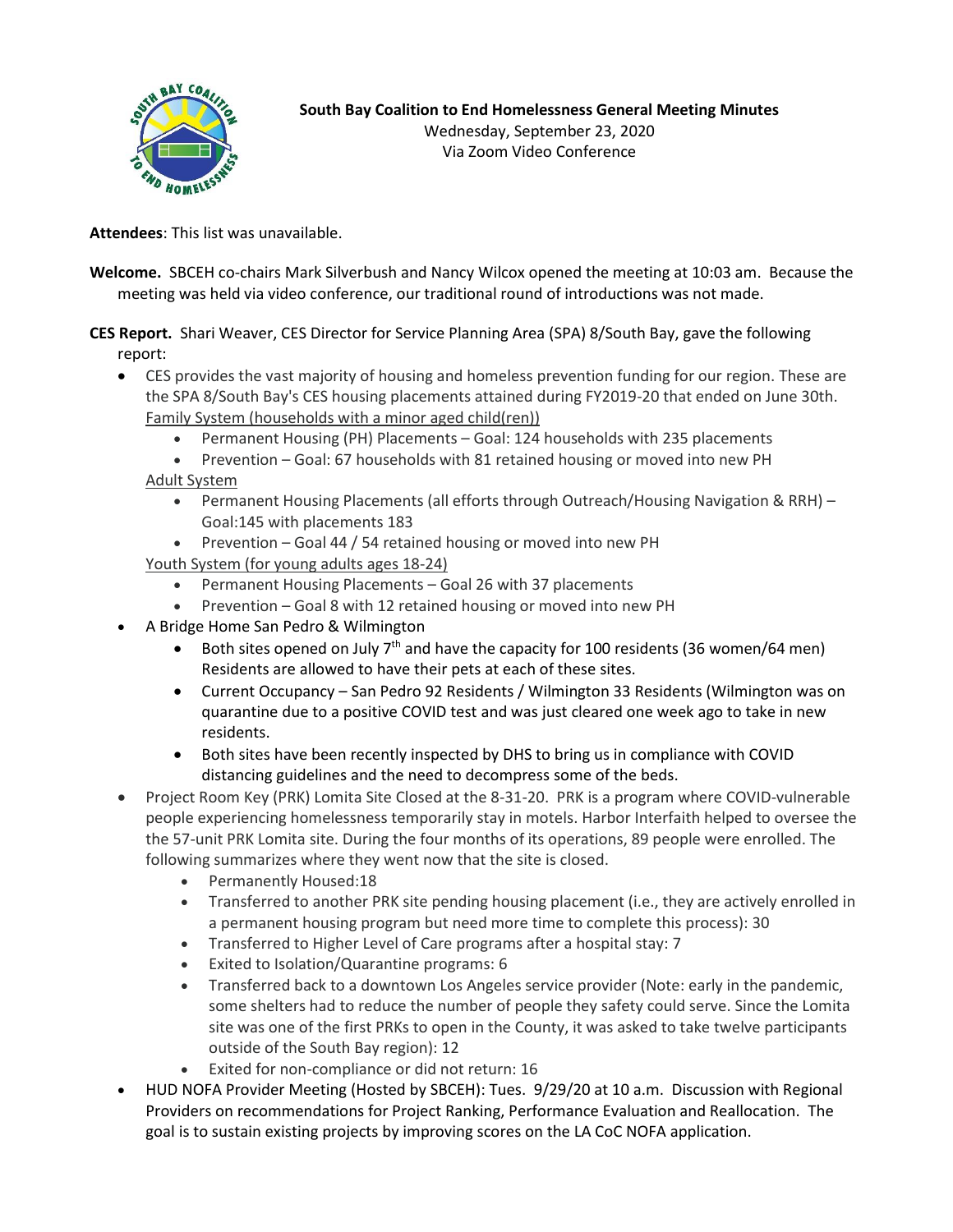**Special Topic: Shared Housing for Seniors.** Kris Freed is the Chief Program Officer with LA Family Housing (LAFH), located in SPA 2/San Fernando-Santa Clarity Valleys. Grace Farwell is the Senior Project Manager with South Bay Cities Council of Governments (SBCCOG). Kris began with an overview of Shared Housing and the pilot program LAFH is operating, followed by Grace who described the SBCCOG's SPA 8 pilot.

Kris' presentation included the following remarks (please see attached briefing):

- The homeless services system is successfully housing people in LA but we can't control the "inflow" so more and more people are falling into homelessness. Solutions need to look at existing housing stock, including spare bedrooms that people have. Shared housing also provides built-in social supports.
- HUD requires that leases be separating for each tenant.
- Part of problem is our current homelessness system's use of landlord incentive funds: landlords are taking advantage of how we "1-up" each other for the same unit, causing these incentives to grow.
- Because of the affordability of shared housing, we can now look at moving individuals and families into better parts of town that they were not able to afford by renting an apartment.
- Everyone's a good fit for shared housing. 52% of persons ages 18-30 are now living a parent, so this is very common and normal solution.
- Today there are a lot of shared housing options, unlike the older sober living model in past years where 3+ people were in one bedroom.
- LA Family Housing's pilot: the first attempt unfortunately was not successful but they learned a great deal from it. Their current effort involves asking a lot of personal questions to find a compatible roommate. They are currently testing a "paper version" of the matching tool on the Project Room Key sites LAFH is operating. Once a set of good matches has been identified, the people engage in a "speed dating" activity. LAFH is based in SPA 2, but they are looking for participants across LA so there will be more options to choose from.
- Kris recorded a [90 minute training on shared housing available on Youtube](https://www.youtube.com/watch?v=PsepPfsb-wo&feature=youtu.be) that is used by the State of California to help educate agencies about this housing intervention's components, looking at budgets, etc., and then how to normalize this approach by asking how many are married, have kids, etc., to point out people are already living in a shared housing environment.
- They are providing case management the first 90 days to help stabilize someone who has moved in, which they feel is critical to ensuring long-term success. During this time period, conflict resolution and "problem solving" techniques are often taught. LAFH is leveraging its rapid re-housing and permanent supportive housing projects to provide this stabilization.
- If the match doesn't work, you can speak to the business of shared housing:
	- $\circ$  Kris gave the example if one person can pay the rent but another cannot, the landlord/homeowner still gets rental income from the one. LAFH moves quickly to identify a replacement while helping to find solutions to the person in financial difficulties.
	- o There is opportunity to use COVID incentive money right now, but she recommends paying landlord on the backend, not the front end.
- There is a huge push from HUD to use Section 8 with this model. LA successfully got HUD to increase the number of people that can stay per bedroom from 2 to up to 4 if all are family members.
- Additional details on LAFH's Senior Pilot:
	- o Funded by Hilton 4 years ago, but didn't produce something they use. LAFH received funds to create a new tool (not from Hilton), but asked Hilton for financial assistance in helping message their approach.
	- $\circ$  LAFH is working with "low acuity" Seniors since it is a growing homelessness population. Its program is not for someone with a severe mental illness.
	- $\circ$  \$1500-\$2000 incentives are provided to both landlords (who must split leases) and participants to encourage participation (and typically are used to living alone). The only requirement is that they complete a 6 month post-placement survey. Its pilot is not a rental assistance program.